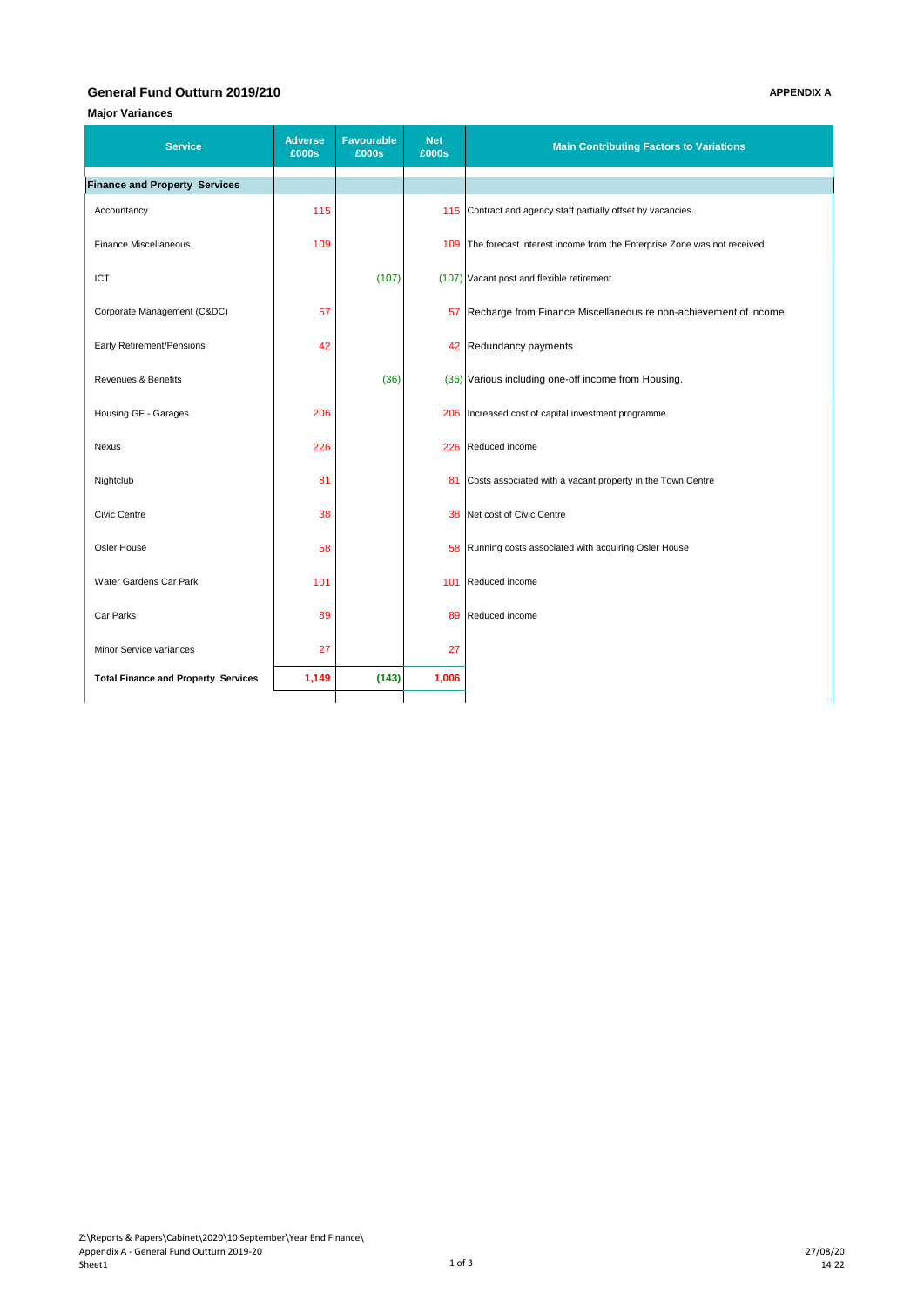### **General Fund Outturn 2019/210 APPENDIX A**

# **Major Variances**

| <b>Service</b>                        | <b>Adverse</b><br>£000s | <b>Favourable</b><br>£000s | <b>Net</b><br>£000s | <b>Main Contributing Factors to Variations</b>                                                                                                                                                                                                                                |
|---------------------------------------|-------------------------|----------------------------|---------------------|-------------------------------------------------------------------------------------------------------------------------------------------------------------------------------------------------------------------------------------------------------------------------------|
| <b>Chief Executive</b>                |                         |                            |                     |                                                                                                                                                                                                                                                                               |
| <b>Chief Executive</b>                | $\overline{2}$          |                            | $\overline{2}$      |                                                                                                                                                                                                                                                                               |
| <b>Housing GF</b>                     |                         |                            |                     |                                                                                                                                                                                                                                                                               |
| <b>Other Minor Variances</b>          | $\overline{2}$          |                            | $\overline{2}$      |                                                                                                                                                                                                                                                                               |
| Governance                            |                         |                            |                     |                                                                                                                                                                                                                                                                               |
| The Playhouse                         | 174                     |                            | 174                 | The variation reflects increased cost of employees, energy costs, other net production<br>costs and reduced sales of pantomime tickets when compared to original assumptions.                                                                                                 |
| Human Resources / Payroll             |                         | (53)                       |                     | (53) Employees and carry over from 2018/19. Subject to carry over.                                                                                                                                                                                                            |
| <b>Legal Section</b>                  |                         | (123)                      |                     | (123) Vacancies, Legal costs and recharges.                                                                                                                                                                                                                                   |
| <b>Electoral Services</b>             |                         | (56)                       | (56)                | Vacancies, income from elections bank account re prior years elections, carry<br>over re IER and grant income re IER. Last two items subject to carry over.                                                                                                                   |
| Minor variances                       |                         | (53)                       | (53)                |                                                                                                                                                                                                                                                                               |
| <b>Total Governance Service</b>       |                         |                            | (111)               |                                                                                                                                                                                                                                                                               |
| <b>Community Wellbeing</b>            |                         |                            |                     |                                                                                                                                                                                                                                                                               |
| Enterprise Zone                       | 194                     |                            | 194                 | Cost of administering / managing Enterprise Zone development                                                                                                                                                                                                                  |
| Leah Manning Centre                   | 34                      |                            | 34                  | Net reduced income                                                                                                                                                                                                                                                            |
| <b>Other Minor Variations</b>         | 82                      |                            | 82                  |                                                                                                                                                                                                                                                                               |
| <b>Total Community Wellbeing</b>      |                         |                            | 310                 |                                                                                                                                                                                                                                                                               |
| <b>Environment and Planning</b>       |                         |                            |                     |                                                                                                                                                                                                                                                                               |
| Refuse and Recycling                  |                         | (229)                      | (229)               | The underspend is made up of increased income from special waste collections £22k<br>and green waste £29k, reduced contractor costs £73k, sales of bins £61k, inter<br>authority agreement £13k and and other minor reductions in expenditure and increases<br>in income £31k |
| <b>Environmental Health</b>           |                         | (83)                       |                     | (83) Net reduced employee costs, running expenses and increased income                                                                                                                                                                                                        |
| Other minor variations                |                         | (56)                       | (56)                |                                                                                                                                                                                                                                                                               |
| <b>Total Environment and Planning</b> |                         |                            | (368)               |                                                                                                                                                                                                                                                                               |
|                                       |                         |                            |                     |                                                                                                                                                                                                                                                                               |
| <b>Service Specific Variations</b>    |                         |                            |                     | 841 Sub-total                                                                                                                                                                                                                                                                 |
|                                       |                         |                            |                     |                                                                                                                                                                                                                                                                               |